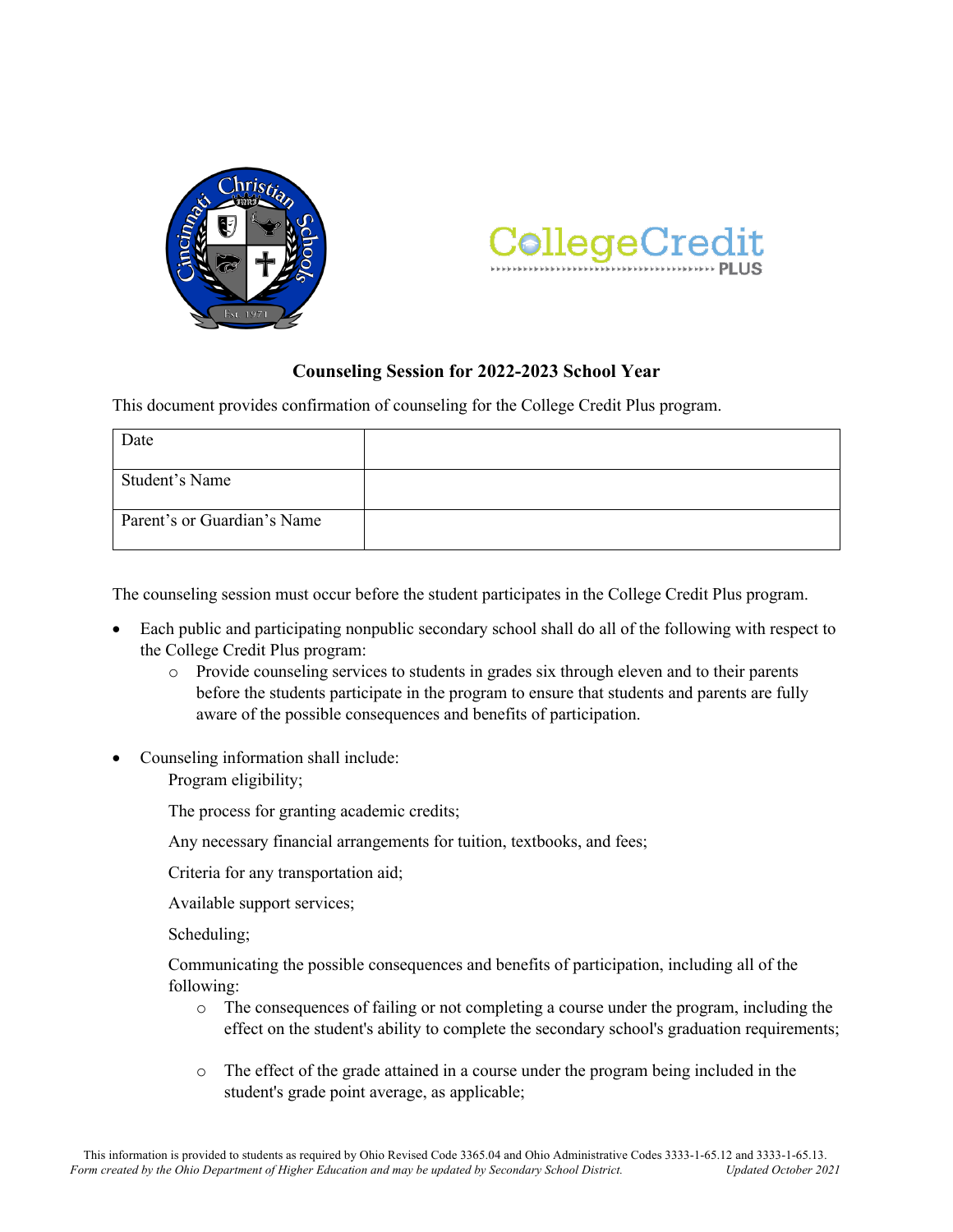o The benefits to the student for successfully completing a course under the program, including the ability to reduce the overall costs of, and the amount of time required for, a college education.

The academic and social responsibilities of students and parents under the program;

 Information about and encouragement to use the counseling services of the college in which the student intends to enroll;

 The standard packet of information for the program developed by the Chancellor of the Ohio Department of Higher Education. *(See the www.ohiohighered.org/ccp/resources page for the Information Session PowerPoint presentation.)*

 Information about the potential for mature subject matter, as defined in section 3365.035 of the Revised Code, in courses in which the student intends to enroll through the program and notification that courses will not be modified based upon program enrollee participation regardless of where course instruction occurs. The information shall include the permission slip described in division (B) of section 3365.035 of the Revised Code (attached).

 Secondary schools must also provide information of the administrative rules of Course Eligibility (OAC 3333-1-65.12) and Underperforming Students (OAC 3333-1-65.13).

Information about Options A and B to include the following details:

## *Private Schools*

Option A: The student/family will be financially responsible for tuition and the cost of all textbooks, materials, and fees associated with the College Credit Plus course.

- o If a student was not awarded enough credit hours for the entire college course, the family must pay for the entire course without state funds
- $\circ$  Under Option A, the student family must work directly with the college to arrange to make payment
- o Option A allows the student to choose to earn both college credit and high school credit OR only college credit
- o Option A must be elected at the time the student registers for college courses
- o Students must inform the college and the secondary school of electing Option A and whether student wants to earn both high school and college credits or only college credits

Option B: The state of Ohio is financially responsible for the eligible course $(s)$  in which the student chooses to enroll.

- o When a student uses the state funds for college courses, this is Option B
- o Option B is the default option of College Credit Plus
- o Students will earn both college credit and high school credit
- o Private school students must provide a copy of their funding award letter to the college
- $\circ$  If the student attends more than one college, the student must ensure that he/she is not exceeding the funding award amount

 The final date to change the election of Option A or Option B is on or before the college's no-fault withdrawal date